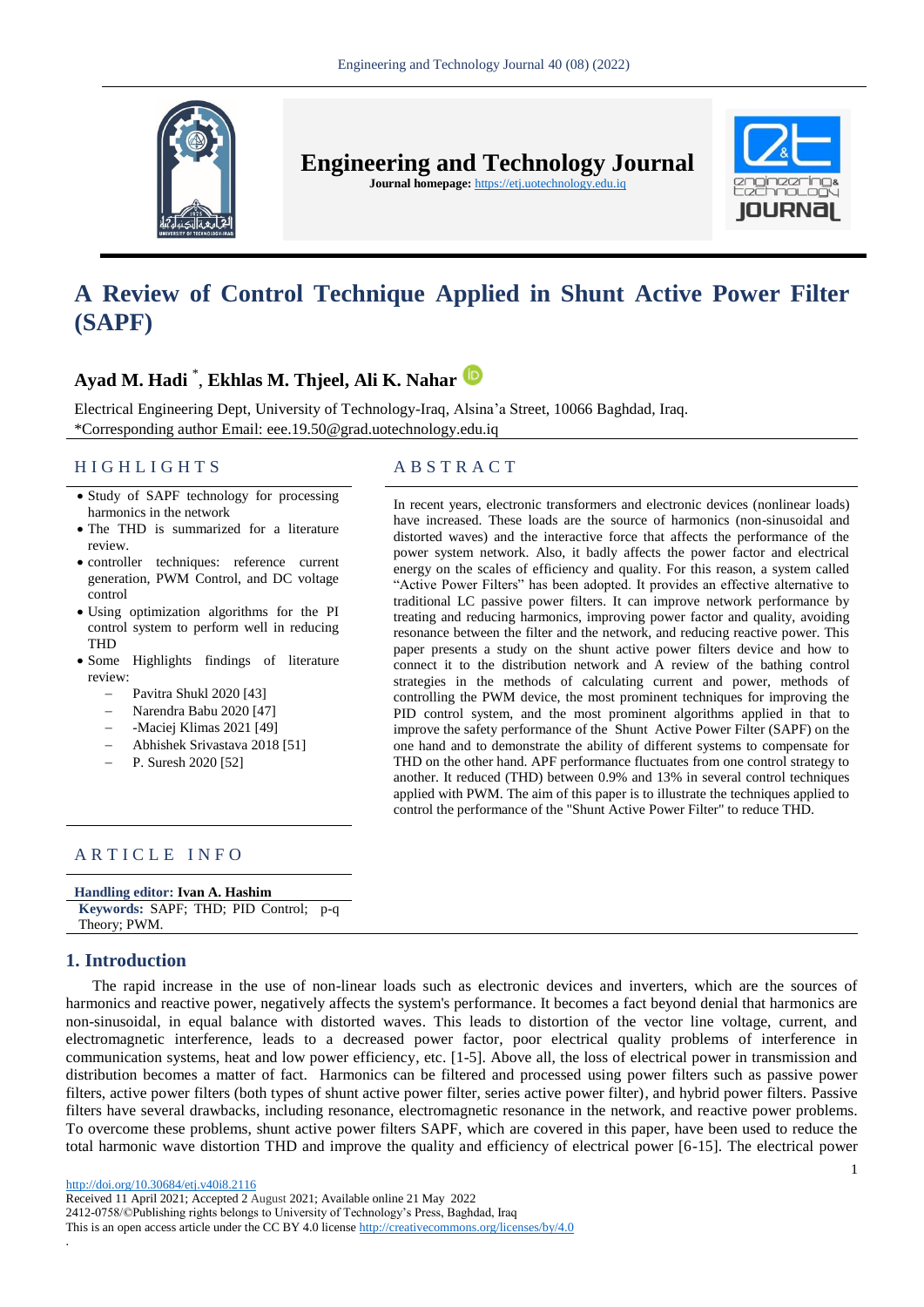system in the research is three-phase [3]. Three-wire system consists. A three-phase voltage source for alternating current. Non-linear load represented by electronic devices or electronic power inverters, Shunt Active Power Filter *(*SAPF), and network impedance may be balanced or unbalanced, as shown in Figure 1. Active Power Filter consists of a PWM VSI voltage source inverter [20]. The (SAPF) device works on the principle of sensing harmonics in the source current wave. It generates a compensating current (I*f* ) injected into the network through a common coupling point (PCC) to reduce harmonics, eliminate unwanted frequencies, compensate the reactive power, and correct the waveform as close to the sinusoidal shape as possible [21]. The following inverter is fed from a DC source [19]. The APF is connected in parallel between the load current and the filter current, as shown in the proposed control circuit [22]. An alternating voltage source must be known and measured. It should be considered that the source current and the source voltage difference are equal to the voltage difference at the common coupling point (PCC).

The main purpose of the SAPF is to reduce THD by injecting a compensated electric current of SAPF into the network through the PCC and counter-current to the current source phase.

$$
If = Il - Is \tag{1}
$$

Generating and pumping the compensated current in the three-phased wire network consists of a PWM and a voltage source that uses a Cdc capacitor as a power source. This process is controlled by different control techniques, as shown in Figure 2, including current reference generation Techniques and inverter control techniques such as hysteresis PWM and DC voltage regulator control. In addition, these processes are subject to a PID balanced control system [2].

#### **2. Current Reference Generation Techniques**

Several control strategies are applied to control the SAPF device. These strategies are techniques for calculating power and current to estimate the compensated current in terms of waveform and its amount, taking into account the frequency domain and time domain use, shown in Figure3. These techniques are summarized from references [1-35]. To complete these calculations, we need to know the main current source voltage and DC link voltage values. We will discuss the methods of calculating the compensated current below, such as the pq method. These methods are valid for operating the SAPF device in the case of a transitional system or a steady-state and for the general voltage being based and synchronous detection method, which allows the SAPF device to control in real-time [2-7].

#### **2.1 PQ Theory**

For further references to any determination of currents, there are several advanced strategies as the theory of PQ that has been an active and instantaneous reactive current components and a method of simultaneous detection as shown in the block diagram of Figure 4. This strategy uses the first Clarke Transform shift current load and source voltage defined in the equations [5].

The two-phase calculation method is used to convert the three-phase measurements into a two-phase model ( $\alpha \& \beta$ ) using Clarke transform according to Eq. (2) and (3)[5].

$$
\begin{bmatrix} V\alpha \\ V\beta \end{bmatrix} = \sqrt{\frac{2}{3}} \begin{bmatrix} 1 - 0.5 - 0.5 \\ 0 & \frac{\sqrt{3}}{2} - \frac{\sqrt{3}}{2} \end{bmatrix} \begin{bmatrix} Va \\ Vb \\ Vc \end{bmatrix}
$$
 (2)

$$
\begin{bmatrix} I\alpha \\ I\beta \end{bmatrix} = \sqrt{\frac{2}{3}} \begin{bmatrix} 1 - 0.5 - 0.5 \\ 0 & \frac{\sqrt{3}}{2} - \frac{\sqrt{3}}{2} \end{bmatrix} \begin{bmatrix} Ia \\ Ib \\ Ic \end{bmatrix}
$$
(3)

Both instantaneous real power (P) and instantaneous reactive power (Q) can be calculated by implementing Eq. (4)[5].

$$
\begin{bmatrix} P \\ Q \end{bmatrix} = \begin{bmatrix} V\alpha & V\beta \\ V\beta & -V\alpha \end{bmatrix} \begin{bmatrix} I\alpha \\ I\beta \end{bmatrix}
$$
 (4)

Where:

$$
P = \overline{P} + \tilde{P} \tag{5}
$$

$$
Q = \bar{Q} + \tilde{Q} \tag{6}
$$

Such P- and Q-are the average components of real and reactive powers, respectively. The reference compensating currents *Ia*  $*$  and *Ib*  $*$  in a two-phased model can be calculated depending on Eq. (7)[5].

$$
\begin{bmatrix} I\alpha^* \\ I\beta^* \end{bmatrix} = \frac{1}{v\alpha^2 + v\beta^2} \begin{bmatrix} V\alpha & V\beta \\ V\beta & -V\alpha \end{bmatrix} \begin{bmatrix} P \\ Q \end{bmatrix}
$$
(7)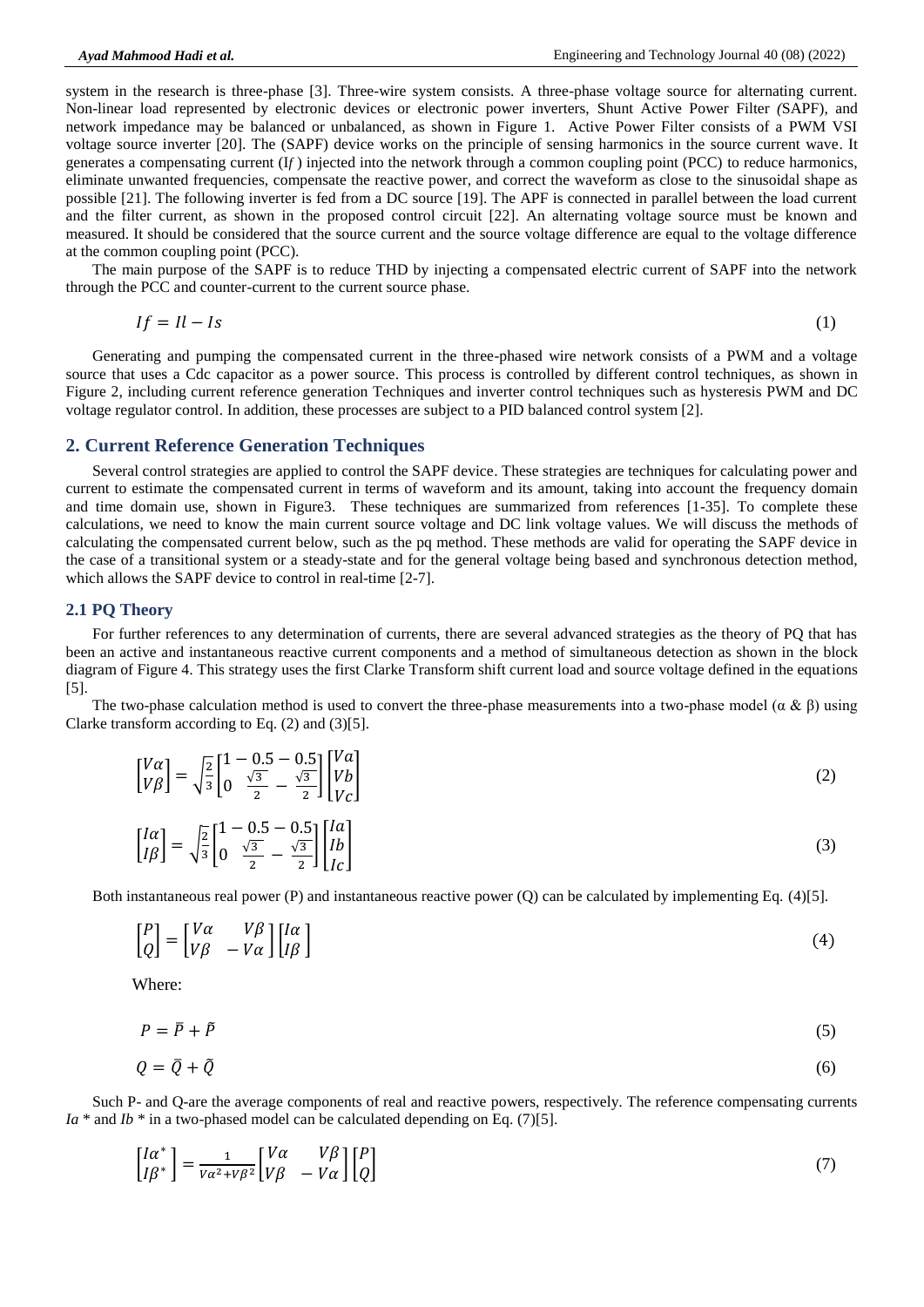The compensating current in a three-phased model is mandatory for a three-phased inverter and can be evaluated from Eq. 7 by applying inverse Clarke transformation according to Eq. (8) [5].

$$
\begin{bmatrix} Ia^* \\ Ib^* \\ Ic^* \end{bmatrix} = \sqrt{\frac{2}{3}} \begin{bmatrix} 1 & 0 \\ -0.5 & \frac{\sqrt{3}}{3} \\ -0.5 & \frac{\sqrt{3}}{2} \end{bmatrix} \begin{bmatrix} Ia^* \\ I\beta^* \end{bmatrix}
$$
(8)

#### **2.2 DQ Theory**

The d-q method makes it possible to analyze the three-phased load current into positive, negative, and zero sequences depending on the park transformation method. The current signal is synchronized with the respective source voltage [11], shown in Figure (5).

#### **2.3 Direct testing and calculating method (DTC)**

This method aims to detach the reactive power and harmonics from the load currents shown in the figure. The stream is filtered to elicit the main constituent. As the current signal is synchronized with the source voltage, this technology provides the reactive power required by the load. However, a problem with these techniques floats to the surface. It is the fluctuation of low-frequency current from the DC voltage of the active power filter, as shown in Figure (6) [34].

#### **2.4 Synchronous reference frame method (SRF)**

In this technique, real currents are converted into a synchronous reference frame. One of the advantages of this method is that the reference currents are directly derived from the real load currents without referring to the voltage source shown in Figure (7) [34].



**Figure 1:** Shunt APF connected to the power system



**Figure 3:** Control Strategies Applied to APF



**Figure 2:** Block diagram of the controller of APF [7]



reactive power theory [5]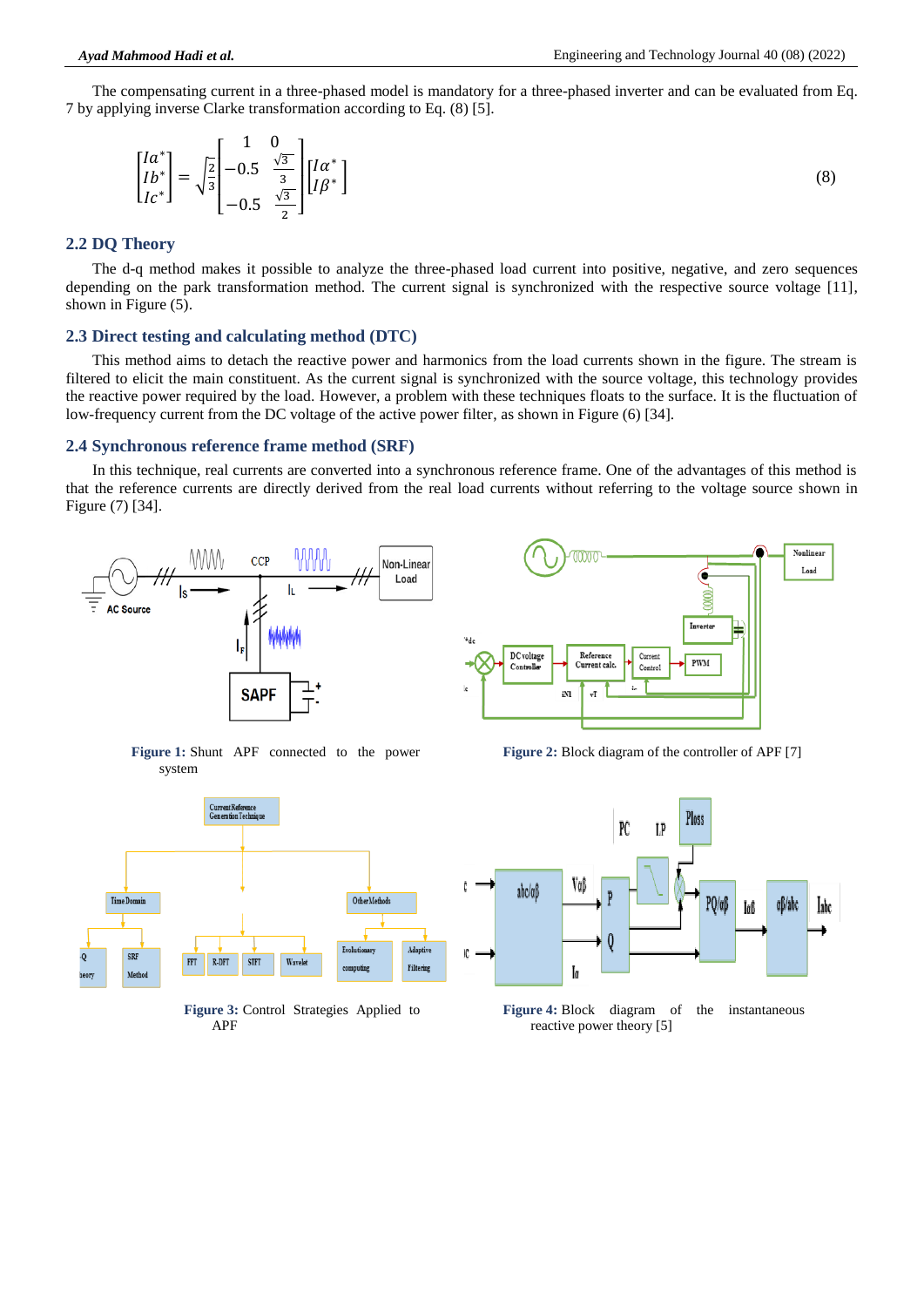



**Figure 5:** Block diagram of DQ theory **Figure 6:** Direct testing and calculating method [37]

#### **3. PWM Control Techniques**

PWM control techniques have a noticeable effect on SAPF performance to obtain the deformed compensation current injected into the network. The current control must have the ability to trace the abrupt change in the wave amplitude of the source current waveform. Different control strategies are advanced in this bus-based PWM, hysteresis, control, etc. The switching pulses of the other two phases are generated, as illustrated in Figure (8).

#### **3.1 Hysteresis Control Strategy**

The hysteresis control strategy is one of the most appropriate time-domain control strategies for active filters. Its operating principle is based basically on comparing the error signal and two upper/lower bands, as shown in Figure (8). The switching pulses are generated depending on the next expressions [22]:

The upper switch is ON, and the lower switch is OFF when

$$
Ia^* - Ia < HB \tag{9}
$$

The upper switch is OFF, and the lower switch is ON when

$$
Ia^* - Ia > HB \tag{10}
$$

#### **3.2 Space Vector PWM**

The use of space bus modulation (SVPWM) technology has been recently developed as a popular method for pulse width modulation (PWM) of voltage buffer inverters due to its very good harmonic quality and linear operating range. The purpose of using SVPWM technology is to obtain suitable switches according to a specific modification scheme. The figure below shows a diagram of the SVM technology, as shown in Figure (9) [16].

#### **3.3 Triangle-Comparison PWM Control**

The principle of the triangular comparison control technique of the PWM is that the modulation signal is achieved by the current regulator from the intersection of the current signal with the triangle wave signal. The impulses obtained are to control the switches of the transformer.

#### **4. Main external control loop with a constant voltage source**

To regulate the DC-link voltage and to be able to control the active power flowing to the SAPF, the strategy of PID control is designed by the error between the reference values and the actual values instead of the error between the inputs and the outputs. This is to estimate the reference current. The closed-loop system will be stabilized if suitable parameters of PID are selected. This is the main reason why PID control is widely used. Next, the reference value is the control block diagram, which is given  $1v0$  as in figure(1) [54-55]. X stands for the actual values, while E stands for the error between v0 and x. These parameters of PID can be tuned by using advanced optimization algorithms such as Genetic algorithm(GA), Particle Swarm Optimization (PSO), Ant Colony Algorithm(ACO), etc. [56]. To conclude, the constants Ki and Kp's values give the best results in the PI control system. The equation below represents the relationship between the values of the constants and the error function [57].

$$
K = Kp(Vdc.ref - Vdc) + Ki \int_0^1 (Vdc.ref - Vdc)dt \tag{11}
$$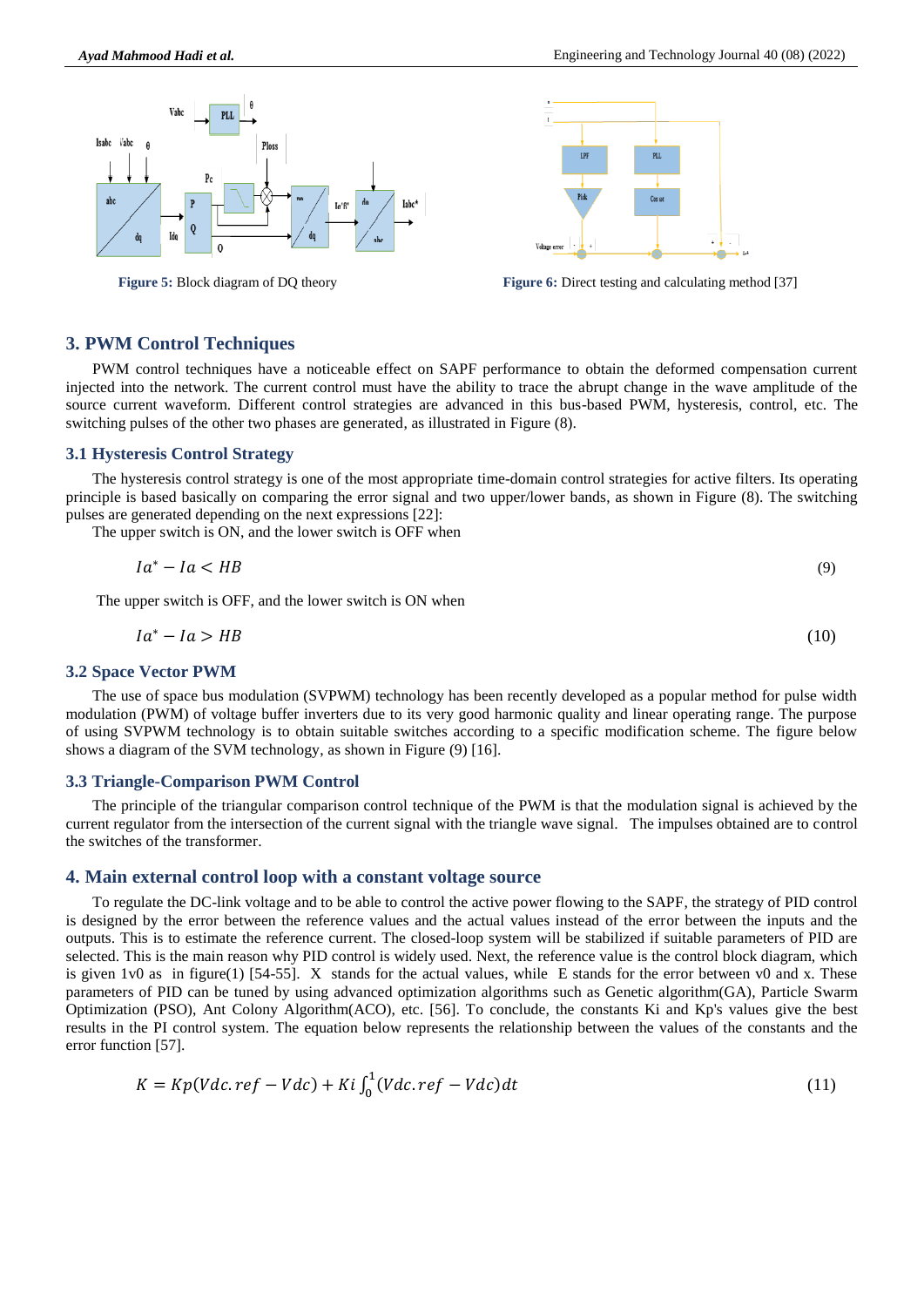

**Figure 7:** Synchronous reference frame method (SW) [35]







**Figure 9:** Space vector PWM [36]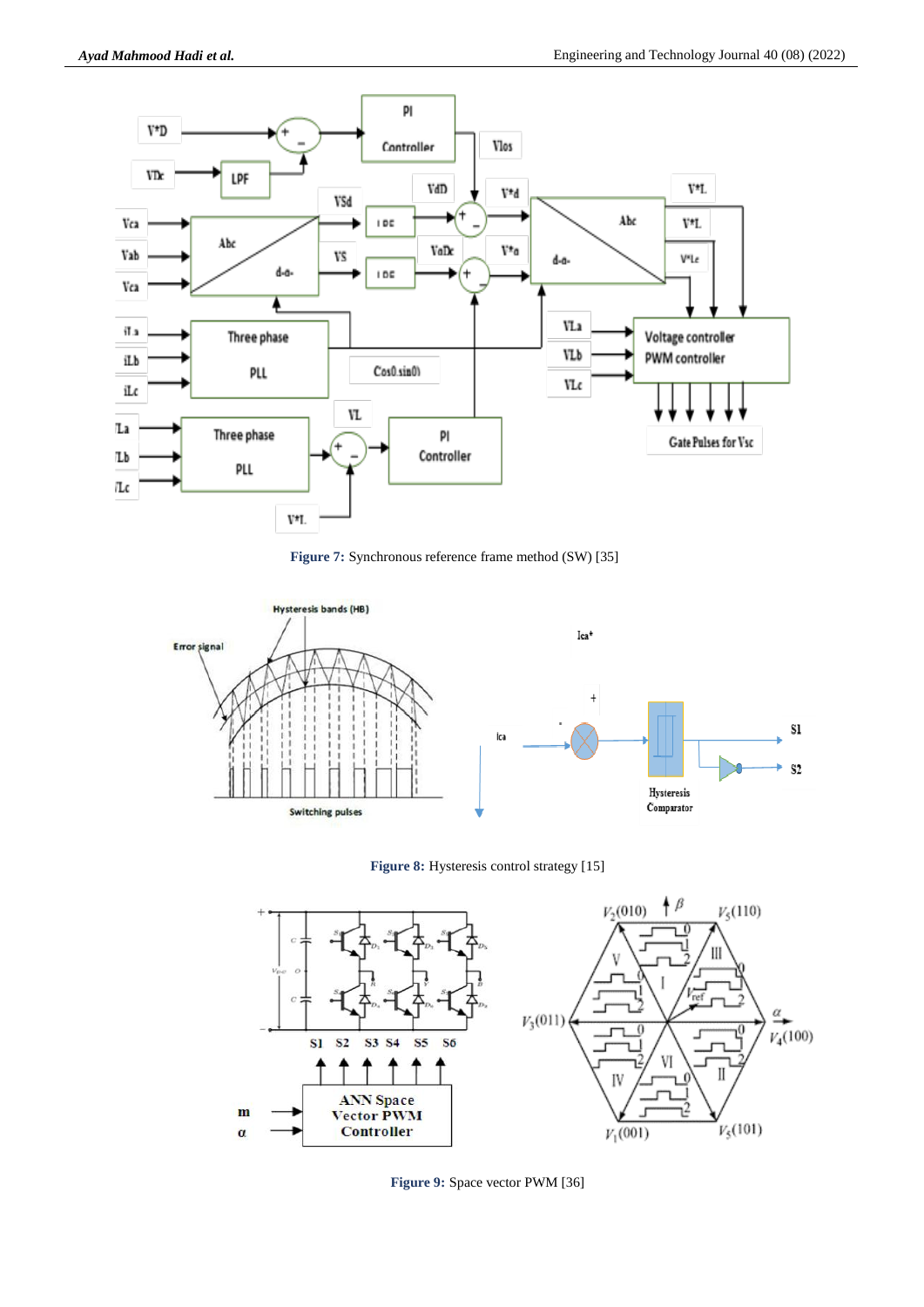







**Figure 11:** No. of papers with control techniques of SAPF

**Figure 12:** Control techniques of SAPF with THD



**Figure 13:** PWM Control techniques of SAPF with THD

#### **5. Results and discussion**

As much as other papers, this paper review has used a control of shunt active power filter using many techniques of controls such as PID, PI, Adaptive Neuro-fuzzy (ANFIS), Model Predictive Control (MPC), and PID with Particle swarm optimization (PSO). Other methods are alike. They used algorithms to improve the performance of the PI control system to find the values of Kp and Ki factors to get the best results. The result shows that many researchers used PI as 40%, PID as 25%, and 15% using fuzzy logic control, and 10%,5%, and 23% using PSO, MP, and ANFIS, respectively, as shown in Figure 11. Moreover, a control technique shows a clear reduction of Total Harmonic Distortion (THD) at different system parameters. The different techniques used in Figure12 illustrate that ( THD) becomes 0.9% when using PI under specific conditions and system parameters. In the same arena (THD) ranges from  $(1-13)$  at other parameters and other control techniques used for this purpose. Using PWM control techniques such as hysteresis control, SVPWM, MPC, algorithm as shown in the Figure13 shows the relationship between PWM Control techniques of SAPF with THD.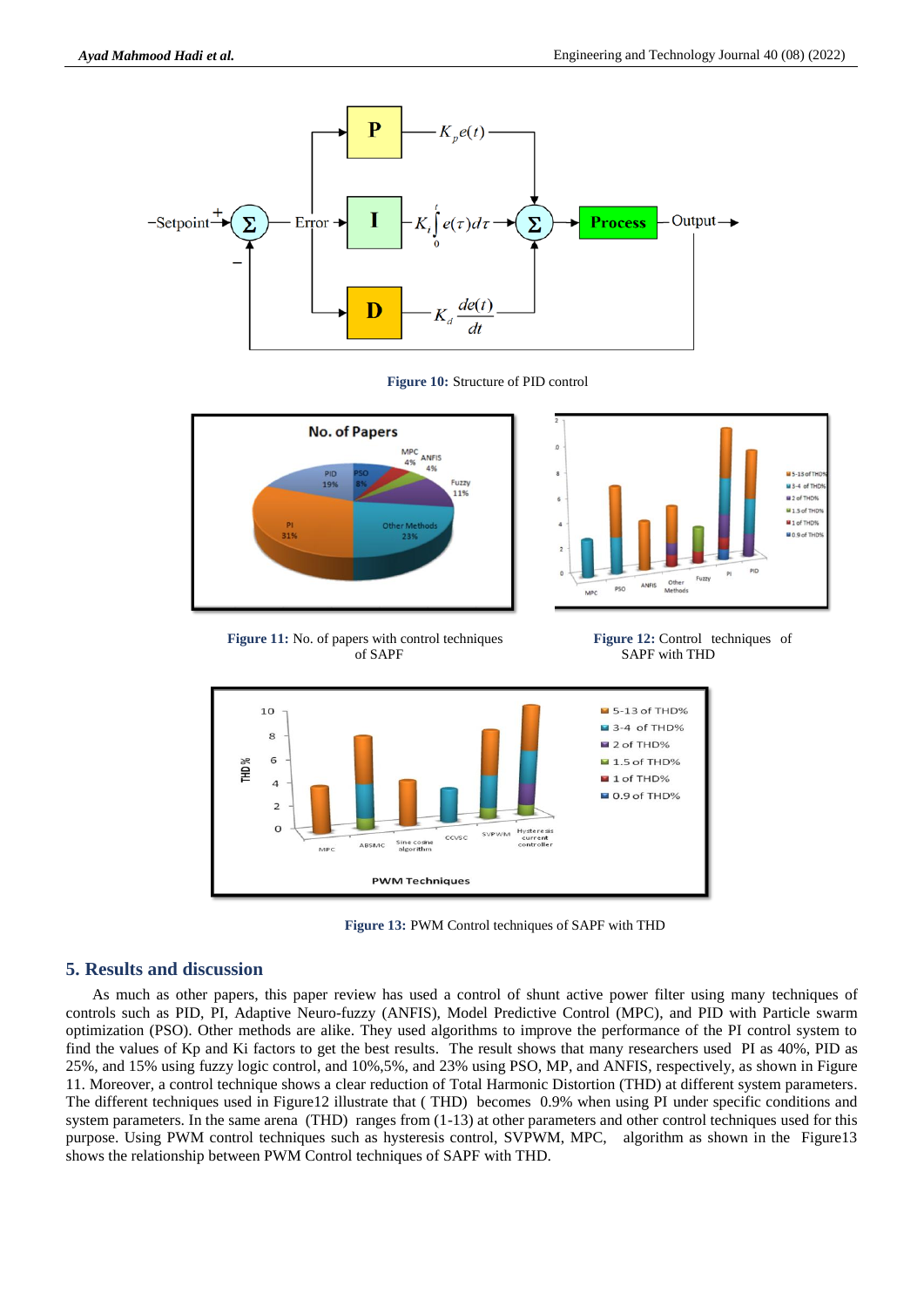**Table 1:** Summarize types of control techniques for active power filter and the results of each review

| N                       | Authors                                                | <b>Current Reference</b>            | Control                                               | PWM Current                                              | <b>Result THD</b> |
|-------------------------|--------------------------------------------------------|-------------------------------------|-------------------------------------------------------|----------------------------------------------------------|-------------------|
|                         |                                                        | <b>GenerationTechniqs</b>           | Techniques                                            | ControlTechniques                                        |                   |
| $\mathbf{1}$            | IRFAN ALI, et.al                                       | PQ                                  | <b>PICONTROLLER</b>                                   | Hysteresis current Controller                            | 7.13%             |
|                         | 2016                                                   |                                     |                                                       | Discrete PWMSVPWM                                        |                   |
|                         |                                                        | D <sub>O</sub><br>PQ                | PI CONTROLLER<br>PI CONTROLLER                        |                                                          | 4.15%<br>3.80%    |
| $\boldsymbol{2}$        | SeemaAgrawal,et.al                                     | PQ                                  | PID CONTROLLER                                        | hysteresis current control                               | 2.77% phase A     |
|                         | 2018                                                   |                                     |                                                       |                                                          | $2.79%$ phase B   |
|                         |                                                        |                                     |                                                       |                                                          | 2.82% phase C     |
| 3                       | Saad Al-Gahtani, 2019                                  | DQ                                  | DSP based D Space                                     | Hysteresis currentcontroller                             | 2.8%              |
| $\overline{\mathbf{4}}$ | Boualem BOUKEZATA a)<br>et.al 2017,                    | PO                                  | Predictive Current Control                            | Predictive currentcontrol                                | 2.4%              |
|                         |                                                        |                                     |                                                       | hysteresis current control                               | 3.3%              |
| 5                       | Gaurava Deep Srivastava,                               | PQ                                  | Proportional Integral (PI)                            | General Purpose Input                                    | 4.41%             |
|                         | 2017                                                   |                                     | controller                                            | Output (GPIO) pin of DSP                                 |                   |
| 6                       | ShikhaGautam 2019<br>KelthoumHACHANI, et.al, 2019      | PO                                  | Sine CosineAlgorithm<br>PI CONTROLLER                 | Sine cosine algorithm                                    | 2.92 %            |
| 7                       |                                                        | PQ                                  |                                                       | Carrier based PWM                                        | 7.1%              |
| 8                       | Ravinder Kumar, 2018                                   | PQ                                  | Adaptive neuro fuzzy<br>inference system(ANFIS)       | <b>MPPT</b>                                              | 4,14%<br>4.68%    |
|                         |                                                        |                                     |                                                       |                                                          |                   |
| 9                       | Minarti Mane, 2017                                     | PQ                                  | Fuzzy Logic, Artificial Neural                        | hysteresis current control                               | 5.87%             |
|                         |                                                        |                                     | Network (ANN) and Genetic                             |                                                          |                   |
| 10                      | Muneer V, et.al 2018                                   | PQ                                  | Algorithm<br>PI CONTROLLER                            | modified feedback control circuit                        | 2.6%              |
|                         |                                                        |                                     |                                                       |                                                          |                   |
| 11                      | Shreya Parmar 2018                                     | PO                                  | PI CONTROLLER                                         | hysteresis current control                               | 2.34%             |
| 12                      | S.M. ImratRahman, et.al 2019                           | PQ                                  | Model Predictive<br>Control                           | MPC algorithm                                            | 13.24%            |
| 13                      | SaritaSamal, et.al 2016                                | D <sub>O</sub>                      | PI CONTROLLER                                         | hysteresis current controller                            | 2.53%             |
| 14                      | Seyed Abbas Taher, et.al 2017                          | PQ                                  | FS-MPC                                                | hysteresis current controller                            | 3.58%             |
| 15                      | BalagaUdayaSri,et.al 2015                              | PQ                                  | PI CONTROLLER                                         | hysteresis current controller                            | 3.75%             |
| 16                      | HarshaVanjani, et. al2016                              | PO                                  | fuzzylogic controller for sapf                        | hysteresis Current controller                            | 1.63%             |
| 17                      | BhukyaNageswar Rao, ,et.al 2020                        | DQ                                  | pi controller                                         | <b>CMI</b>                                               | 2.4%              |
| 18                      | AbdelbassetKrama, et. al2018                           | PQ                                  | PSO                                                   | <b>SVPWM</b>                                             | 3.8%              |
| 19                      | Ikram Ullah, et. al 2019                               | PQ                                  | PI CONTROLLER                                         | hysteresis current control                               | 2.28%             |
| 20                      | ALOK KUMAR MISHRA, et.al<br>2020                       | PQ                                  | PSO-GWOOptimized                                      | hysteresis current control                               | 3.52%             |
| 21                      | Hong Shen, Fan, et.al2019                              | detect and extract harmonics        | Fractional Order PID<br>PI CONTROLLER                 | VI-APF                                                   | 2.59%             |
| 22                      | Ali TETA, et.al 2018                                   | PQ                                  | Adaptive-fuzzy                                        | hysteresis currentcontrol                                | 2.53%             |
| 23                      | S. Kumaresan, et. al 2020                              | PQ                                  | PI CONTROLLER                                         | hysteresis current control                               | 1.98%             |
| 24                      | Sabir Ouchen, et.al 2020                               | PQ                                  | PI CONTROLLER                                         | <b>SVPWM</b>                                             | 3.37%             |
| 25<br>26                | MUHAMMAD KASHIF, 2020<br>Anish PratapVishwakarma, 2020 | synchronization phase signal.<br>PQ | <b>DSPACE</b><br>ACO                                  | hysteresis current control<br>hysteresis current control | 3.4%<br>4.18%     |
| 27                      | JuntaoFeiet.al (2021)                                  | PQ                                  | ADAPTIVE NEURAL                                       | hysteresis current control                               | 1.87%             |
| 28                      | Boubakeur ROUABAH 2020                                 | PQ                                  | GSC control                                           | hysteresis current control                               | 3.67%             |
| 29                      | Kanagavel Rameshkumar 2020                             | PQ                                  | Bee Colony Algorithm                                  | hysteresis current control                               | 3.8%              |
| 30                      | P. Suresh 2020                                         | PO                                  | Optimized PI Control<br>Fuzzy                         | hysteresis current control                               | 2.1%              |
| 31                      | Krishna Viswanth K 2020                                | DQ                                  | PI                                                    | hysteresis current control                               | 4.9%              |
| 32                      | Tej Kiran Rangineedi 2020                              | PO                                  | <b>OPAL-RT Real Time</b>                              | hysteresis current control                               | 2.67%             |
| 33                      |                                                        |                                     | <b>CONTROL</b>                                        |                                                          | 1.9%              |
|                         | Yap Hoon 2019                                          | PQ                                  | Predator-prey based firefly<br>optimization           | hysteresis current control                               |                   |
| 34                      | Elango Sundaram 2019                                   | PQ                                  | Genetic algorithm                                     | hysteresis current control                               | 2.74%             |
|                         |                                                        |                                     | based control                                         |                                                          |                   |
| 35                      | Francis Mulolani 2020                                  | PQ                                  | Virtual-Flux based<br><b>CONTROL</b>                  | hysteresis current control                               | 8.95%             |
| 36                      | Asia'u Talatu Belgore                                  | PQ                                  | fuzzy controller                                      | hysteresis currentcontrol                                | 3.9%              |
|                         |                                                        |                                     |                                                       |                                                          |                   |
| 37                      | BasamaAbd El-Rahman 2020                               | PO                                  | Adaptive PLL                                          | hysteresis current control                               | 4.06%             |
| 38                      | V. Munee, Avik Bhattacharya 2020                       | DQ<br>PQ                            | <b>CONTROL</b><br>ES-CHB-bas                          | hysteresis current control                               | 3.11%<br>1.68%    |
|                         |                                                        |                                     | <b>CONTROL</b>                                        |                                                          |                   |
| 39                      | Youcef Bekakra 2021                                    | PQ                                  | Grey wolf                                             | <b>SVPWM</b>                                             | 1.57%             |
|                         |                                                        |                                     | optimizer                                             |                                                          |                   |
| 40                      | Ragam Rajagopal 2020                                   | DQ                                  | RLS algorithm<br><b>Based control</b>                 | hysteresis current control                               | 2.53%             |
| 41                      | Radek Martinek 2019                                    | DQ                                  | Recursive Least                                       | hysteresis current control                               | 4.89%             |
|                         |                                                        |                                     | Squares Algorithms                                    |                                                          |                   |
| 42                      | Roman Belyaevsky 2020                                  | PQ                                  | <b>Adaptive Control</b>                               | hysteresis current control                               | 4.3%              |
| 43                      | Pavitra Shukl 2020                                     | PQ                                  | predictive control                                    | hysteresis current control                               | 3.4%              |
| 44                      | Yunmei Fang and Juntao                                 | PQ                                  | <b>Adaptive Neural</b>                                | hysteresis current control                               | 2.96%             |
|                         | Fei 2019                                               |                                     | Backstepping                                          |                                                          |                   |
|                         |                                                        |                                     | <b>Controller Using Neural</b>                        |                                                          |                   |
| 45                      | Dawid Buła 2021                                        |                                     | Compensator                                           |                                                          |                   |
|                         |                                                        | PQ                                  | combinatorial<br>optimization                         | hysteresis current control                               | 3.89%             |
|                         |                                                        |                                     | algorithm                                             |                                                          |                   |
| 46                      | Mihaela Popescu 2020                                   | PQ                                  | <b>Adaptive Control</b>                               | hysteresis current control                               | 3.3%              |
| 47                      | Narendra Babu 2020                                     | PQ                                  | <b>Adaptive Control</b>                               | hysteresis current control                               | 2.424%            |
|                         |                                                        |                                     |                                                       |                                                          |                   |
| 48<br>49                | Agata Bielecka 2021<br>Maciej Klimas 2021              | PQ<br>PQ                            | Predictivecurrent controller<br>Brute force algorithm | <b>SVPWM</b><br>hysteresis current control               | 2.5%<br>3.3%      |
| 50                      | Ashokkumar Lakum 2021                                  | PQ                                  | Grey Wolf optimizer                                   | hysteresis current control                               | 2.84%             |
| 51                      | Abhishek Srivastava 2018                               | DQ                                  | WhaleOptimization Algorithm                           | hysteresis current control                               | 3.07%             |
|                         |                                                        |                                     |                                                       |                                                          |                   |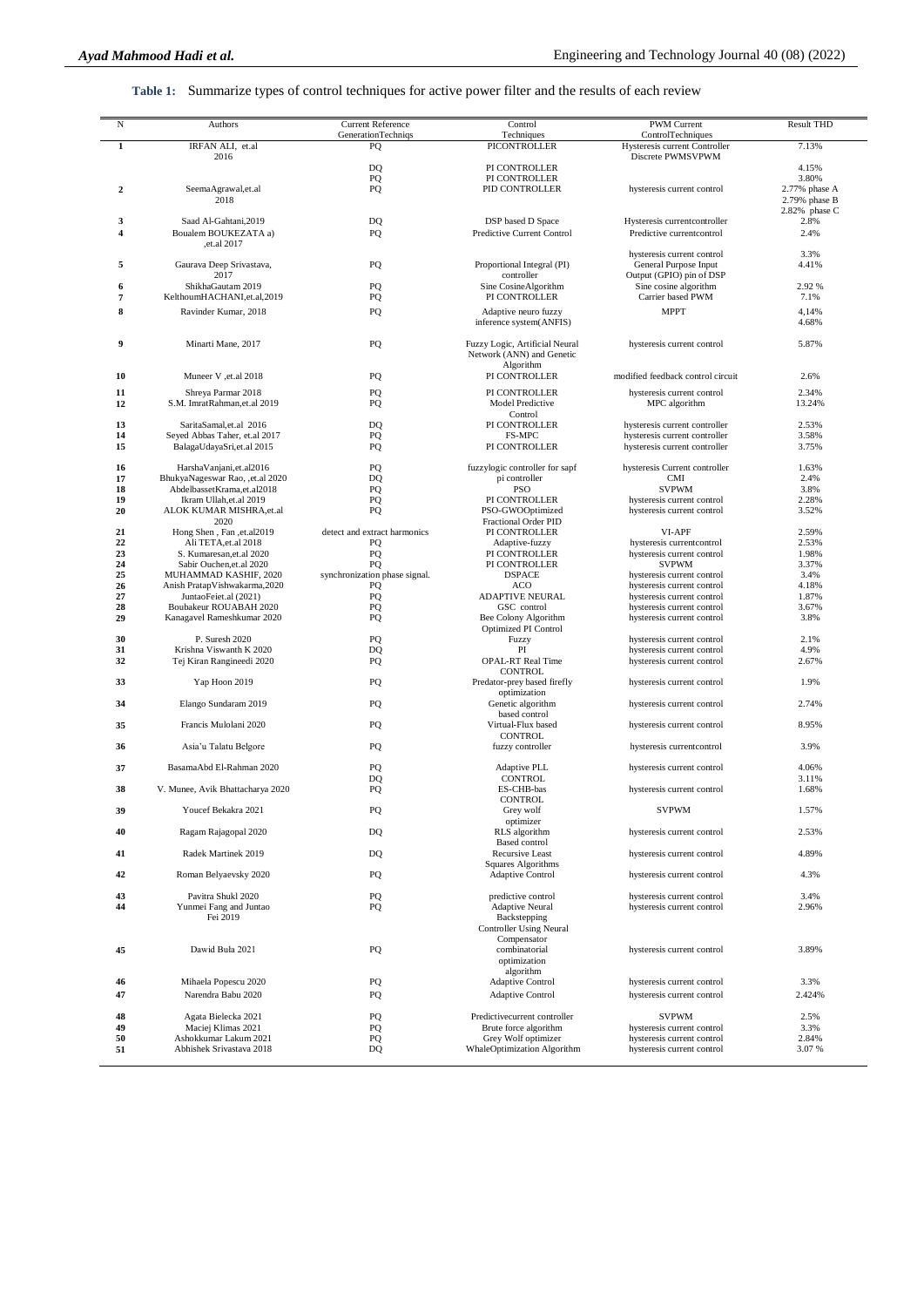## **6. Conclusion**

This paper reviewed and analyzed the most prominent different control strategies applied to the shunt active power filter in a three-phase system. Out of this paper, One can conclude that many researchers use a control technique to reduce a total harmonic generated by a non-linear load, resulting in overheating, voltage distortion, flickering and Interference, decreased power factor, and poor electrical quality. Control techniques are used to estimate and produce a compensated current injected into the network to correct the waveform and perform this process well and in an integrated manner. Furthermore, the control technique reduces THD from 13% to 0.2% at many control techniques applied with control of PWM. Obviously, all techniques applied for control of SAPF successfully reduce a total harmonic. That is to say, all techniques of control using optimization algorithms tuning PI give good results. Consequently, this can be applied in other domains and arias like engineering and industry to improve system performance.

#### **Author contribution**

All authors contributed equally to this work.

#### **Funding**

This research received no specific grant from any funding agency in the public, commercial, or not-for-profit sectors.

# **Data availability statement**

The data that support the findings of this study are available on request from the corresponding author.

#### **Conflicts of interest**

The authors declare that there is no conflict of interest.

#### **References**

- [1] I. Ali, V. Sharma, and P. Chhawchharia, Control Techniques for Active Power Filter for Harmonic Elimination & Power Quality Improvement, Int. J. Electr. Electron. Data Commun., 4 (2016) 25–36.
- [2] S. Agrawal, V. K. Gupta, D. K. Palwalia, and R. K. Somani, Performance analysis of shunt active power filter based on PIDA controller, Proc.-2nd Int. Conf. Micro-Electronics Telecommun. Eng. ICMETE (2018) 126–129. doi: 10.1109/ICMETE.2018.00038.
- [3] S. Al-Gahtani and R. M. Nelms, A New Voltage Sensorless Control Method for a Shunt Active Power Filter for Unbalanced Conditions, Proc. - 2019 IEEE Int. Conf. Environ. Electr. Eng. 2019 IEEE Ind. Commer. Power Syst. Eur. EEEIC/I CPS Eur. (2019) doi: 10.1109/EEEIC.2019.8783570.
- [4] B. Boukezata, A. Chaoui, J. P. Gaubert, and M. Hachemi, Implementation of predictive current control for Shunt Active Power Filter, 2017 6th Int. Conf. Syst. Control. ICSC (2017) 133–138. doi: 10.1109/ICoSC.2017.7958726.
- [5] G. D. Srivastava and R. D. Kulkarni, Design, simulation and analysis of Shunt Active Power Filter using instantaneous reactive power topology, 2017 Int. Conf. Nascent Technol. Eng. ICNTE 2017 - Proc., (2017), doi: 10.1109/ICNTE.2017.7947937.
- [6] S. Gautam and M. Aeidapu, Sine Cosine Algorithm Based Shunt Active Power Filter for Harmonic Compensation, Proc. 3rd Int. Conf. Electron. Commun. Aerosp. Technol. ICECA (2019) 1051–1056., doi: 10.1109/ICECA.2019.8821800.
- [7] Kelthoum HACHANI1, Djillali MAHI1, Abdellah KOUZOU2Performance Analysis of a shunt active power filter based on h-bridge multi-level converter.IEEE, (2018) 15th International Multi-Conference on Systems, Signals & Devices (SSD)
- [8] R Kumar and Hari Om Bansal, Design and Control of Wind integrated Shunt Active Power Filter to Improve Power Quality, 978-1-5386-7339-3/18/\$31.00 ©2018 IEEE
- [9] M. Mane and M. K. Namboothiripad, PWM based sliding mode controller for shunt active power filter, 2017 Int. Conf. Nascent Technol. Eng. ICNTE 2017 - Proc., (2017), doi: 10.1109/ICNTE.2017.7947964.
- [10] V. Muneer, A. Bhattacharya and C. P. Gupta, Filter, IEEE Int. Conf. Power Electron. Drives Energy Syst, (2018) 1-6.
- [11] S Parmar ,N Prajapati and A Panchbhai,Optimum Solution for Power Conditioning in DC Motor Drives Using Shunt Active Power Filter (2018) 978-1-5386-3695-4\$31.00 c. IEEE
- [12] S.M. Imrat Rahman, Md. Arif Abdulla Samy and Shuvra Saha, C-code Implementation of a Shunt Active Power Filter Based on Finite Set Model Predictive Control, (2019) 978-1-5386-8014-8/19/\$31.00 (c) IEEE
- [13] S Samal, P K Hota and P K Barik Harmonics Mitigation by using Shunt Active Power Filter under Different Load Condition (2016) 978-1-5090-4620-1/16/\$31.00 (c) IEEE
- [14] S A Taher, M H Alaee, and Z D Arani, Model Predictive Control ofPV-Based Shunt Active Power Filter in Single Phase Low Voltage Grid Using Conservative Power Theory, 8th Power Electronics, Drive Systems & Technologies Conference (PEDSTC 2017) 14-16 Feb, Ferdowsi University of Mashhad, Mashhad, Iran
- [15] Balaga UdayaSri, P.A.Mohan Rao, D K Mohanta and M. Pradeep C Varma, Improvement of power quality using PQtheory shunt-active power filter, International conference on Signal Processing, Communication, Power and Embedded System (SCOPES)-2016 978-1-5090-4620-1/16/\$31.00 ©2016 IEEE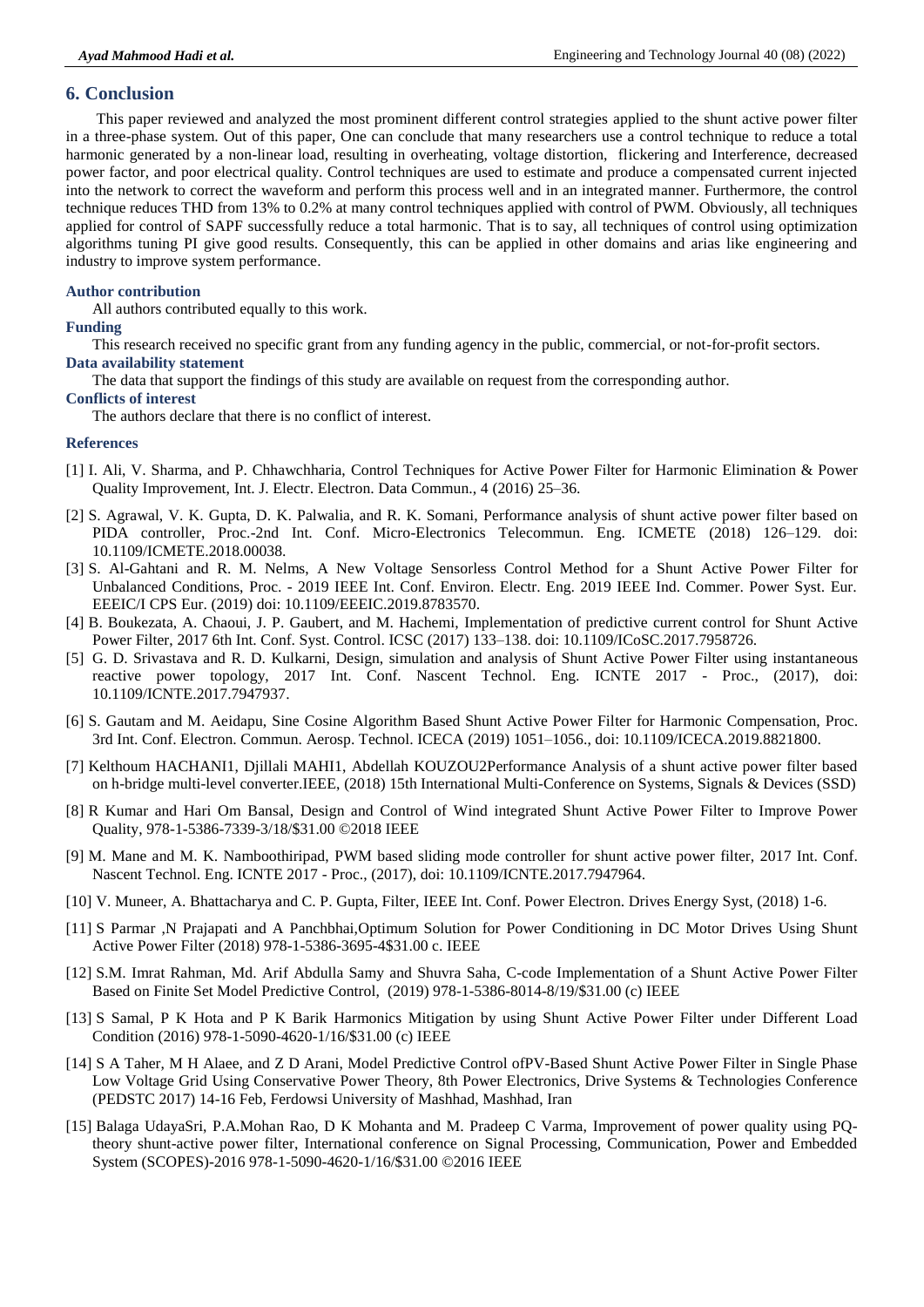- [16] H. Vanjani, U. K. Choudhury, M. Sharma, and B. Vanjani, Takagi-sugeno (TS)-type fuzzy logic controller for three-phase four-wire shunt active power filter for unbalanced load, 2016 IEEE 7th Power India Int. Conf. PIICON 2016, (2017), doi: 10.1109/POWERI.2016.8077227.
- [17] B N Rao, Y Suresh, Anup K Panda, B Shiva Naik, and V Jammala, Development of Cascaded Multilevel Inverter Based Active Power Filter With Reduced Transformers, CPSS TRANSACTIONS ON POWER ELECTRONICS AND APPLICATIONS, 5 (2020) JUNE .
- [18] A Krama, Laid Zellouma, Amar Benaissa, B Rabhi, M Bouzidi, M F Benkhoris, Design and Experimental Investigation of Predictive Direct Power Control of Three-Phase Shunt Active Filter with Space Vector Modulation using Anti-windup PI Controller Optimized by PSO, Arabian Journal for Science and Engineering, received: (2018) / Accepted: 21 October 2018.
- [19] I. Ullah and M. Ashraf, Sliding mode control for performance improvement of shunt active power filter, SN Appl. Sci., 1 (2019) 1–10, doi: 10.1007/s42452-019-0554-9.
- [20] A. K. Mishra, S. R. Das, P. K. Ray, R. K. Mallick, A. Mohanty, and D. K. Mishra, PSO-GWO Optimized Fractional Order PID Based Hybrid Shunt Active Power Filter for Power Quality Improvements, IEEE Access, vol. 8, pp. 74497– 74512, 2020, doi: 10.1109/ACCESS.2020.2988611.
- [21] H. Shen, F. Yang, A. Abu-Siada, and Z. Liu, A new control strategy for active power filter, Energies, 12 (2019), doi: 10.3390/en12214099.
- [22] [Ali Teta,](https://www.researchgate.net/profile/Ali-Teta?_sg%5B0%5D=cS5MmXCtHYoMeFSHtFtjjHYetwqmAW2t-bZMU29FRjvl1tYdkJ_HLefwYdF_XRGwVPNUiuY.TlNSj5PY72y5UgR87a2070-WB-dgg-ppuxqSTx8J9H2AZl97l1TyqWgQZ7oUrnkt8vEUldTqJaZ8m1z-3SJzkw&_sg%5B1%5D=RbGUhV1jBYgro3T9NDX4U24vQ9NeWQm23G5OgPUt6exP9VEvHDHg_Yn1I3fqQTnJpThcuYY.upiidGQ-C8_nACnP5VZ7hRkl-IiCis6sUhq83-6m5whCl1VycQShW0iYdU-Qs06mPESxk9kwnsQIJwf5eziMSw) Mohamed [Mounir Rezaoui,](https://www.researchgate.net/profile/Mohamed-Rezaoui?_sg%5B0%5D=cS5MmXCtHYoMeFSHtFtjjHYetwqmAW2t-bZMU29FRjvl1tYdkJ_HLefwYdF_XRGwVPNUiuY.TlNSj5PY72y5UgR87a2070-WB-dgg-ppuxqSTx8J9H2AZl97l1TyqWgQZ7oUrnkt8vEUldTqJaZ8m1z-3SJzkw&_sg%5B1%5D=RbGUhV1jBYgro3T9NDX4U24vQ9NeWQm23G5OgPUt6exP9VEvHDHg_Yn1I3fqQTnJpThcuYY.upiidGQ-C8_nACnP5VZ7hRkl-IiCis6sUhq83-6m5whCl1VycQShW0iYdU-Qs06mPESxk9kwnsQIJwf5eziMSw) Kouzou [Abdellah](https://www.researchgate.net/profile/Kouzou-Abdellah?_sg%5B0%5D=cS5MmXCtHYoMeFSHtFtjjHYetwqmAW2t-bZMU29FRjvl1tYdkJ_HLefwYdF_XRGwVPNUiuY.TlNSj5PY72y5UgR87a2070-WB-dgg-ppuxqSTx8J9H2AZl97l1TyqWgQZ7oUrnkt8vEUldTqJaZ8m1z-3SJzkw&_sg%5B1%5D=RbGUhV1jBYgro3T9NDX4U24vQ9NeWQm23G5OgPUt6exP9VEvHDHg_Yn1I3fqQTnJpThcuYY.upiidGQ-C8_nACnP5VZ7hRkl-IiCis6sUhq83-6m5whCl1VycQShW0iYdU-Qs06mPESxk9kwnsQIJwf5eziMSw) [Saddam Bensaoucha](https://www.researchgate.net/profile/Saddam-Bensaoucha?_sg%5B0%5D=cS5MmXCtHYoMeFSHtFtjjHYetwqmAW2t-bZMU29FRjvl1tYdkJ_HLefwYdF_XRGwVPNUiuY.TlNSj5PY72y5UgR87a2070-WB-dgg-ppuxqSTx8J9H2AZl97l1TyqWgQZ7oUrnkt8vEUldTqJaZ8m1z-3SJzkw&_sg%5B1%5D=RbGUhV1jBYgro3T9NDX4U24vQ9NeWQm23G5OgPUt6exP9VEvHDHg_Yn1I3fqQTnJpThcuYY.upiidGQ-C8_nACnP5VZ7hRkl-IiCis6sUhq83-6m5whCl1VycQShW0iYdU-Qs06mPESxk9kwnsQIJwf5eziMSw) Comparative Study of Different Control Strategies for Three-Phase Shunt Active Power Filter Conference on Electrical Engineering (ICEEB 2018)December 2018Conference: Second International
- [23] S. Kumaresan and H. HabeebullahSait, Design and control of shunt active power filter for power quality improvement of utility powered brushless DC motor drives, Automatika, 61 (2020) 507–521, doi: 10.1080/00051144.2020.1789402.
- [24] S. Ouchen, M. Benbouzid, F. Blaabjerg, A. Betka, and H. Steinhart, Direct Power Control of Shunt Active Power Filter using Space Vector Modulation based on Super Twisting Sliding Mode Control, IEEE J. Emerg. Sel. Top. Power Electron., 6777 (2020) 1–12, doi: 10.1109/JESTPE.2020.3007900.
- [25] M. Kashifet al., A Fast Time-Domain Current Harmonic Extraction Algorithm for Power Quality Improvement Using Three-Phase Active Power Filter, IEEE Access, 8 (2020) 103539–103549, doi: 10.1109/ACCESS.2020.2999088.
- [26] A. P. Vishwakarma and K. M. Singh, Comparative Analysis of Adaptive PI Controller for Current Harmonic Mitigation, 2020 Int. Conf. Comput. Perform. Eval. ComPE (2020), 643–648, doi: 10.1109/ComPE49325.2020.9200057.
- [27] J. Fei, N. Liu, S. Hou and Y. Fang, Neural Network Complementary Sliding Mode Current Control of Active Power Filter, in *IEEE Access*, 9 (2021) 25681-25690, doi: 10.1109/ACCESS.2021.3056224.
- [28] B. ROUABAH, H. TOUBAKH, and M. SAYED-MOUCHAWEH, Fault tolerant control of multicellular converter used in shunt active power filter, Electr. Power Syst. Res., 188 (2019) 106533, doi: 10.1016/j.epsr.2020.106533.
- [29] K Rameshkumar, V Indragandhi, Real Time Implementation and Analysis of Enhanced Artifcial Bee Colony Algorithm Optimized PI Control algorithm for Single Phase Shunt Active Power Filter, Journal of Electrical Engineering & Technology, Received: 31 January / Revised: 27 March / Accepted: 24 April.
- [30] P. Suresh and G. Vijayakumar, Shunt Active Power Filter with Solar Photovoltaic System for Long-Term Harmonic Mitigation, J. Circuits, Syst. Comput., 29 (2020) 1–23, doi: 10.1142/S0218126620500814.
- [31] K. V. K, using Fuel cell based Shunt Active Power Filter, no. Icimia, (2020) 448–452.
- [32] T. K. Rangineedi, L. A. Gregiore, S. K. Musunuri, and S. Cense, Real Time Implementation of Active Power Filter using T-Type Converter, 2020 IEEE Int. Conf. Power Electron. Smart Grid Renew. Energy, PESGRE (2020) 1–6, doi: 10.1109/PESGRE45664.2020.9070759.
- [33] Y. Hoon, M. A. M. Radzi, M. A. A. M. Zainuri, and M. A. M. Zawawi, Shunt active power filter: A review on phase synchronization control techniques, Electron., 8 (2019) 1–20, doi: 10.3390/electronics8070791.
- [34] E. Sundaram, M. Gunasekaran, R. Krishnan, S. Padmanaban, S. Chenniappan, and A. H. Ertas, Genetic algorithm based reference current control extraction based shunt active power filter, Int. Trans. Electr. Energy Syst., 31 (2021) 1–22, doi: 10.1002/2050-7038.12623.
- [35] F. Mulolani, Virtual-Flux based Active Power Filter for Power Quality Improvement, 2020 IEEE PES/IAS PowerAfrica, PowerAfrica (2020) 1–5, doi: 10.1109/PowerAfrica49420.2020.9219949.
- [36] A T. Belgore, Control Techniques for Shunt Active Power Filters, 9 (2020) 1054–1059.